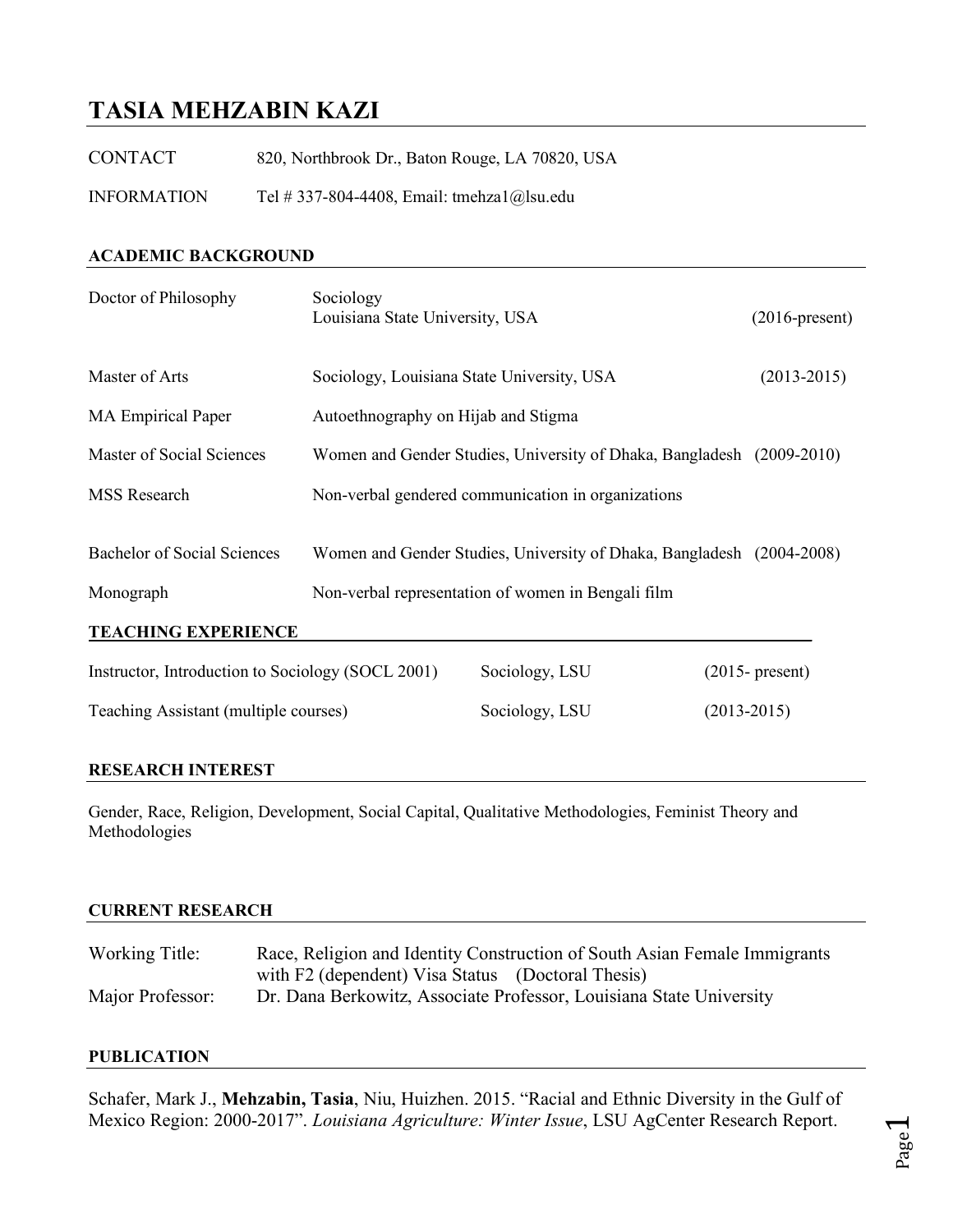(http://www.lsuagcenter.com/portals/communications/publications/agmag/archive/2015/winter/racial-and-ethnic-diversity-in-the-gulf-of-mexico-region-20002017)

# **PAST RESEARCH EXPERIENCE**

# RESEARCH ASSISTANT

| Researcher:       | Susan Weinger, Associate Professor, Western Michigan University, USA and               |  |
|-------------------|----------------------------------------------------------------------------------------|--|
|                   | visiting researcher of Helen Keller International                                      |  |
| Research Issue:   | Village Model Farm Sustainability Study                                                |  |
| Responsibility:   | conducting interview, translating and transcribing data                                |  |
|                   | (May 22 - June 3, 2010)                                                                |  |
| Researcher:       | Emily Hillenbrand, Program Manager, Helen Keller International                         |  |
| Research Issue:   | Dowry/ Nutrition Research Project                                                      |  |
| Responsibilities: | Collecting data, conducting key informant interview, using PRA tool (mind map and body |  |
|                   | map), translating and transcribing data                                                |  |
|                   | (May $2 - 20$ , 2010)                                                                  |  |

#### PRIMARY RESEARCHER

| Project Leader: | Shaikh Imitaz, Assistant Professor, Women and Gender Studies, University of Dhaka   |                 |
|-----------------|-------------------------------------------------------------------------------------|-----------------|
| Research Title: | Enactment of violence and hegemonic masculinity: Study among the street children in |                 |
|                 | Dhaka, Bangladesh                                                                   |                 |
| Funded by:      | DFID and British Council                                                            | $(2009 - 2010)$ |

## **EMPLOYMENT HISTORY\_\_\_\_\_\_\_\_\_\_\_\_\_\_\_\_\_\_\_\_\_\_\_\_\_\_\_\_\_\_\_\_\_\_\_\_\_\_\_\_\_\_\_\_\_\_\_\_\_\_\_\_\_\_\_\_\_\_\_\_\_\_\_\_**

| Organization: | American Institute of Bangladesh Studies (AIBS) |                           |  |
|---------------|-------------------------------------------------|---------------------------|--|
| Position:     | <b>Associate Country Manager</b>                | $(July 2010 - July 2011)$ |  |
| Organization: | Helen Keller International                      |                           |  |
| Position:     | Junior Consultant                               | (May 2010- June 2010)     |  |

## CONFERENCE PRESENTATION

Mehzabin, Tasia. "Enactment of violence and hegemonic masculinity: Study among the street children in Dhaka, Bangladesh". International Conference on Education, Gender and Development, Katmandu, Nepal (April 5 – 6, 2010).